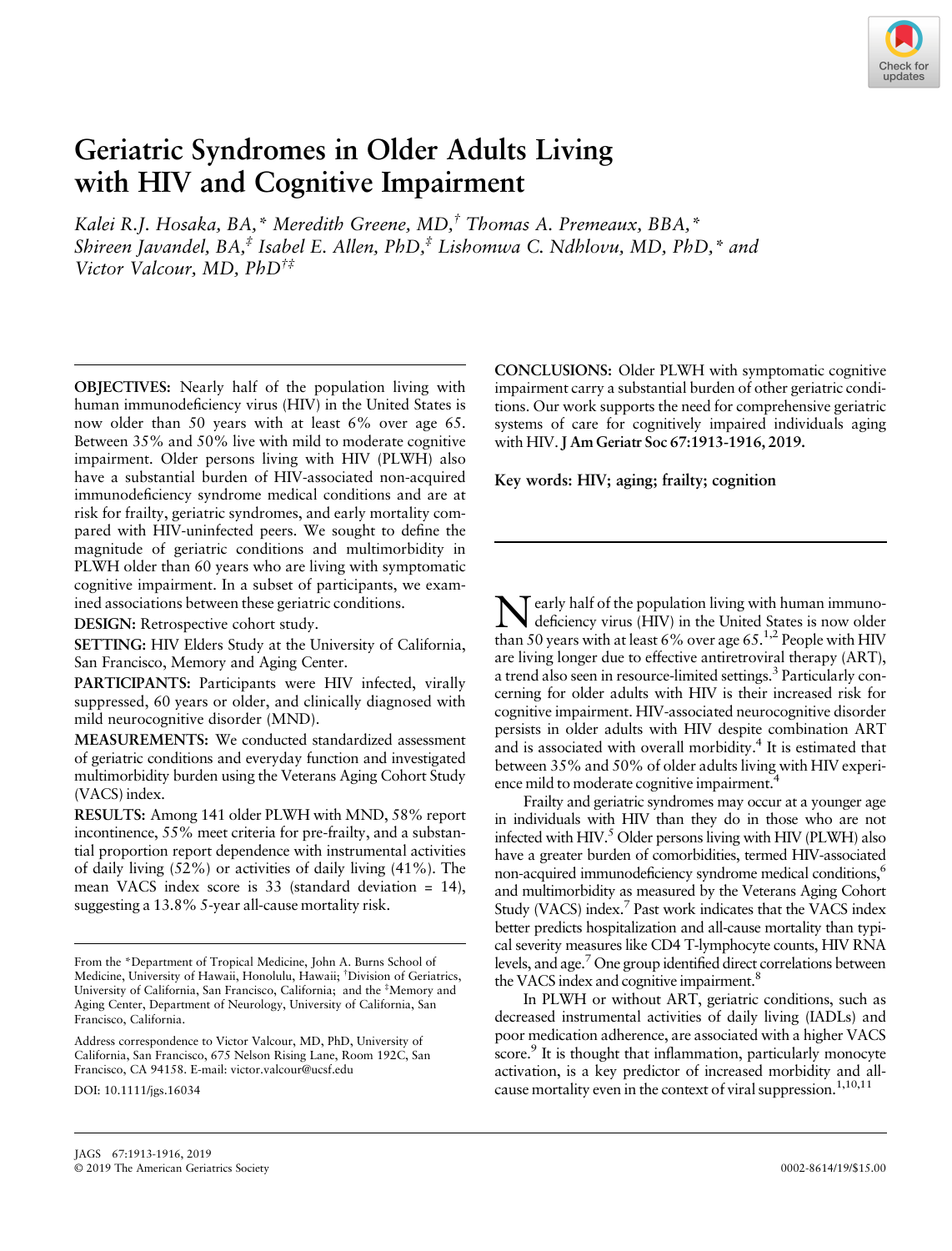In this study, we sought to define the frequency of geriatric conditions and burden of multimorbidity in adults older than age 60 with virally suppressed HIV and diagnosed with mild neurocognitive disorder (MND). We also investigated multimorbidity burden using the VACS index.

# **METHODS**

#### Participants

We recruited participants from the HIV Elders Study at the University of California, San Francisco. To meet inclusion into the parent study, participants were HIV infected, virally suppressed (<50 HIV copies/mL), 60 years or older, and clinically diagnosed with MND based on 2007 criteria, as previously described.12 Similar to a mild cognitive impairment diagnosis in people without HIV infection, people with MND have mild symptoms and remain functionally independent despite performances on cognitive measures that are impaired in two cognitive domains. All were screening for enrollment into an intervention trial testing mindfulness-based stress reduction (MBSR) and thus were also required not to be a current practitioner of MBSR. For this study, individuals with conditions other than HIV potentially contributing to cognitive change were allowed to enroll provided they otherwise were symptomatic and had documented poor neuropsychological testing performance in at least two cognitive domains, and, in the opinion of the investigators, HIV was a likely contributor to the cognitive change. We examined standardized assessment of geriatric conditions and everyday function conducted during the screening visit. All participants were enrolled between March 2013 and August 2017. Using a regional clinical laboratory, we measured current CD4 T-lymphocyte counts, plasma HIV RNA levels, hemoglobin, liver function tests including aspartate aminotransferase (AST) and alanine aminotransferase (ALT), platelet count, creatinine, and hepatitis C serostatus. The VACS index was calculated in standard fashion using age, current CD4 T-lymphocyte count, plasma HIV RNA level, hemoglobin, liver function tests including AST and ALT, platelet count, creatinine level, and hepatitis C coinfection.

## Geriatric Syndromes

We identified the presence of geriatric syndromes in participants based on both subjective reports and objective measures. These included self-reported responses to structured questionnaires indicative of conditions common in the aging population regarding falls in the past year, any report of urinary incontinence, mobility, and difficulty and dependence with activities of daily living (ADLs) and IADLs.<sup>13</sup> Hearing difficulty was determined if the participant was unable to identify whispered numbers or letters in either ear. Vision difficulty was determined if Snellen acuity was worse than 20/40. We defined mild to moderate depression as a Center for Epidemiological Studies Depression (CES-D) scale of 16 or greater. Difficulty with mobility was defined as reporting a struggle walking across a room or two blocks.

Frailty assessment was based on Fried's frailty model that included information on self-reported weight loss, exhaustion, and low physical activity as well as objective measure of grip strength and walking speed.<sup>14</sup> Self-report of exhaustion was based on two items from the CES-D questionnaire, and low

physical activity was based on the Minnesota Leisure score. We measured walking speed, standardized by height and sex, and weakness using grip strength, standardized by sex and body mass index. Frailty was defined as three or more of the criteria just described, and pre-frailty was defined as at least one of the criteria met.

# Multimorbidity/VACS Index

We calculated the VACS index in standard fashion using age, current CD4 T-lymphocyte count, plasma HIV RNA level, hemoglobin, liver function tests including AST and ALT, platelet count, creatinine level, and active hepatitis C infection.

## Statistical Analysis

Descriptive statistics to characterize the frequency of geriatric conditions included the median and range for continuous variables and frequencies and percentages for categorical data. Statistical significance was defined as  $P \leq .05$  for two-sided hypotheses. SPSS v. 25.1 (IBM, Inc., Chicago, IL) was used for all statistical analyses.

# **RESULTS**

A total of 141 participants were enrolled in our study (Table 1). The participant group had a median age of 64 years (range =  $60-80$  y), were mostly white  $(91\%)$ , and more than half had at least 16 years of education (57%). About half of participants reported living alone (56%). The mean CD4 count was 600 (standard deviation [SD] = 273), the median estimated duration of HIV was 26 years (range = 3-40 y), and the percentage of participants with a CD4 nadir lower than 200 cells was  $71\%$  (n = 100).

# Frequency of Geriatric Conditions

Among participants studied, 58% reported incontinence, 55% reported pre-frailty, and 52% reported IADL difficulties (Figure 1). Frailty was noted in 7%. We found that 32% indicated difficulty with mobility, and 41% reported a fall in the last year. Mild to moderate depression was present in 39%. In the overall cohort, the mean VACS score was 33 with an SD of  $14 (n = 138)$ .

|                           |  | Table 1. Demographic and Clinical Characteristics of |  |
|---------------------------|--|------------------------------------------------------|--|
| <b>Study Participants</b> |  |                                                      |  |

| Age, y, median (range)                | 64 (60-80) |
|---------------------------------------|------------|
| Male, $n$ $(\%)$                      | 128 (91)   |
| White, $n$ $\left(\frac{9}{6}\right)$ | 110 (78)   |
| Education $\geq 16$ y, n (%)          | 80 (57)    |
| Lives alone, n (%)                    | 79 (56)    |
| Current CD4, cells/µL, mean (SD)      | 600 (273)  |
| EDI, y, median (range)                | 26 (3-40)  |
| CD4 nadir <200 (%)                    | 100(71)    |

Abbreviations: EDI, estimated duration of infection; SD, standard deviation.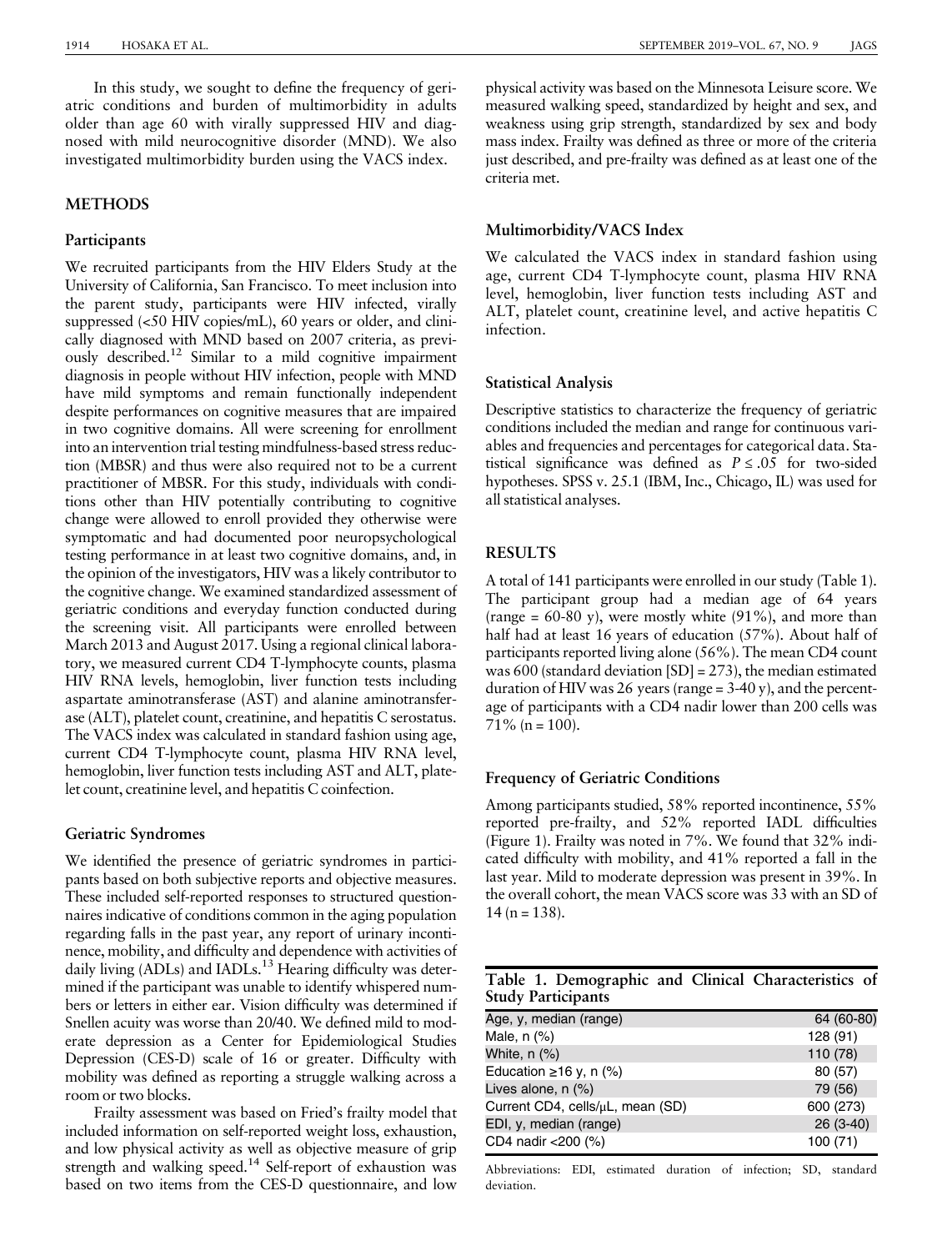

Figure 1. Frequencies of geriatric syndromes among older HIV-infected adults with mild neurocognitive disorder (n = 141). ADL, activity of daily living; IADL, instrumental activity of daily living.

### DISCUSSION

Results from this study show that virally suppressed older PLWH with symptomatic cognitive impairment also have a substantial burden of other geriatric conditions, particularly incontinence (58%), pre-frailty (55%), and difficulty with IADLs (52%) and ADLs (41%). The burden of depressive symptoms was also quite high, at 39%, and similar to prior reports.15,16We identified a mean VACS index score of 33, supportive of a higher risk for mortality. Based on prior reports, this score is associated with a 13.8% all-cause 5-year mortality risk.17,18 This mortality risk should be considered in the context of our selection with all participants having well-controlled HIV with suppressed HIV RNA in plasma, and most had CD4 counts higher than 200 cells (n = 133/139). The risk in those who are unsuppressed and, particularly those with lower CD4 counts, is expected to be higher.

A little more than half of participants live alone (56%), raising concerns for the availability of social support of older adults with HIV. Older adults with HIV tend to have higher rates of social isolation than younger adults.19 Social isolation in combination with difficulty with performing ADLs contributes to feelings of social loneliness and was associated with depressive symptoms.20 The combination of cognitive impairment, social isolation, and other geriatric syndromes highlights the substantial vulnerability of this aging group of individuals.

We conducted our study in a convenience sample of individuals with MND enrolling in an MBSR intervention, limiting generalizability of our findings to the broader population living with HIV. Those with MND may already be more vulnerable to adverse clinical outcomes than individuals without cognitive symptoms and those without objective cognitive impairment. A comparison group of HIV-uninfected adults of comparable age and those without cognitive impairment could have provided added clarity to our findings. Because 39% of our participants reported symptoms of depression, we cannot exclude the possibility that depression impacted rates of self-reporting symptoms related to geriatric syndromes.

Geriatric syndromes are useful in assessing the trajectory of patients' physical function and functional status as they age. Assessing geriatric syndromes can predict how patients will respond to environmental stressors and situational challenges.<sup>13,21</sup> Early and accurate identification of geriatric syndromes may aid clinicians in focusing resources on assisting the most vulnerable patients.

Our work has important implications for clinicians managing older PLWH who report cognitive symptoms. In the context of well-managed HIV care, these individuals remain vulnerable with a high burden of multimorbidity and geriatric conditions. We add to the literature that geriatric conditions and early functional decline persist in the era of combination ART. In older adults with MND, cognitive symptoms are just a small part of the conditions that would benefit from careful clinical management. Future studies should look more closely at the role that monocyte activation plays in functional decline.

In an era of HIV and aging, multimorbidity, polypharmacy, and functional decline are primary concerns.<sup>1</sup> A geriatricsfocused approach of functional preservation will become increasingly important in caring for older adults with HIV living in the community.<sup>5</sup> Taken together, an urgent need remains to develop systems of care that better address the holistic needs of older adults living with HIV despite optimal management of HIV itself.

## ACKNOWLEDGMENTS

We thank the American Federation for Aging (MSTAR program) for its collaboration and support.

Financial Disclosure: Contents were presented at the Hawaii American College of Physicians (2019) and submitted and accepted for presentation at the American Geriatrics Society annual meeting (2019). This work was supported by R01NR015223 (VV). This work was funded by the National Institutes of Health grants R01 NR015223 and R01 MH113406 (MSTAR: T35AG026736).

Conflict of Interest: Victor Valcour has served as a consultant to ViiV Healthcare and Merck on issues related to HIV and aging. Lishomwa C. Ndhlovu has served as an advisory board member to ViiV Healthcare related to ART and HIV.

Author Contributions: Drafted the manuscript: Hosaka and Valcour. Designed the study cohorts and acquisition of participant demographic and clinical data: Valcour and Javandel. Performed data analyses: Hosaka, Premeaux, and Allen. Conceived design of the study and coordinated integration of collaboration between all participating groups: Valcour. Aided in the study design: Javandel, Ndhlovu, and Greene. Critically reviewed and edited final version of the manuscript: All authors.

Sponsor's Role: None.

# **REFERENCES**

- 1. High KP, Brennan-Ing M, Clifford DB, et al. HIV and aging: state of knowledge and areas of critical need for research. A report to the NIH Office of AIDS Research by the HIV and aging working group. J Acquir Immune Defic Syndr. 2012;60(suppl 1):S1-S18.
- 2. HIV Among People Aged 50 and Over. 2018. [https://www.cdc.gov/hiv/](https://www.cdc.gov/hiv/group/age/olderamericans/index.html) [group/age/olderamericans/index.html.](https://www.cdc.gov/hiv/group/age/olderamericans/index.html) Accessed April 1, 2019.
- 3. Negin J, Wariero J, Cumming RG, Mutuo P, Pronyk PM. High rates of AIDS-related mortality among older adults in rural Kenya. J Acquir Immune Defic Syndr. 2010;55(2):239-244.
- 4. Heaton RK, Clifford DB, Franklin DR, et al. HIV-associated neurocognitive disorders persist in the era of potent antiretroviral therapy: CHARTER study. Neurology. 2010;75(23):2087-2096.
- 5. Greene M, Covinsky KE, Valcour V, et al. Geriatric syndromes in older HIV-infected adults. J Acquir Immune Defic Syndr. 2015;69(2):161-167.